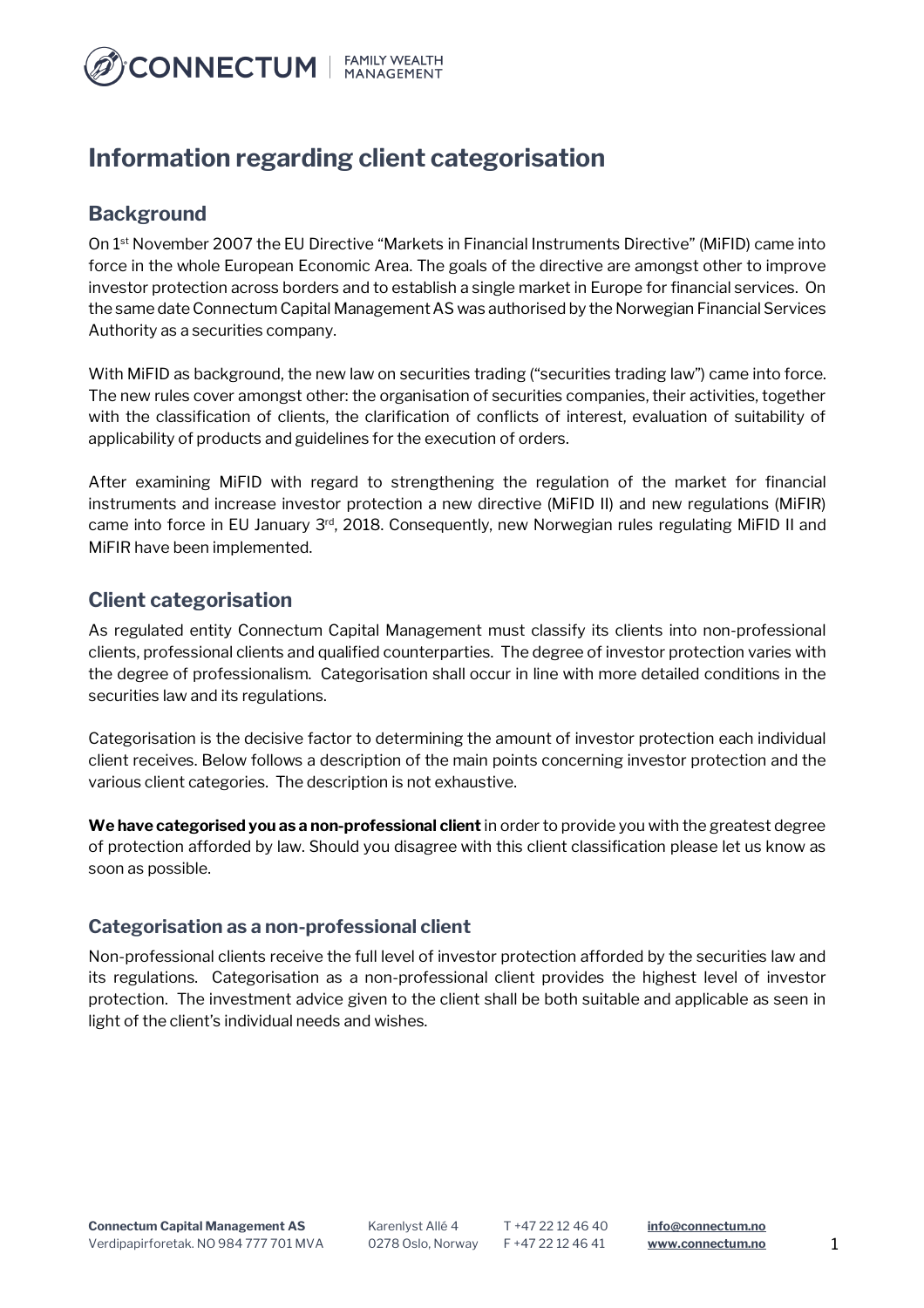

We have a duty towards the client to maintain good business practices. There is also an obligation to ensure that the client's and the market's interests and integrity are protected in the best possible manner.

Non-professional clients have a right to comprehensive information from us, including information concerning the securities used and their risks, information on Connectum and the investment services it provides together with information on prices, charges and costs. This information is contained in our Terms of Business, a copy of which you will find enclosed hereto, and the Connectum Wealth Management Agreement.

Further, we have a duty to take every possible measure to ensure the best possible result for the client in the performance of the investment service defined under "receipt and transmission of orders". Additionally, we have a duty to take every possible measure to reduce possible conflicts of interest.

### **Categorisation as a professional client**

Clients who are categorised as professional receive a lesser degree of investor protection under the law. In the meantime, under the general rules on investor protection in the securities law both nonprofessional and professional clients are afforded the same degree of protection. As a professional client, one can expect Connectum Capital Management AS to uphold the rules on good business practice and best execution.

The division between professional and non-professional clients is applicable with regard to the rules on investor protection as result of the securities regulations. Professional clients are afforded a lesser degree of information concerning amongst other things, the specific financial instruments and risks associated with them, trading systems and markets which used, together with prices, charges and costs. Professional clients are seen as having capable of evaluating what information is necessary to make investment decisions.

### **Categorisation as a qualified counterparty**

Qualified counterparties receive the lowest degree of investor protection. Qualified counterparties are experienced professional clients considered more able to protect their own interests. The following points, among others, are applicable to qualified counterparties:

The securities company can enter into transactions with qualified counterparties without having to refer to the securities trading law's rules concerning good business practice, best execution and certain rules with regards to the handling of orders. This applies only under the execution of the investment service "receipt and transmission of orders" and' execution of orders'. A qualified counterparty can however ask that the conditions should apply.

The requirements concerning the provision of information under the securities law are substantially reduced with regards to qualified counterparts. This implies that the information qualified counterparties receive is reduced to an absolute minimum.